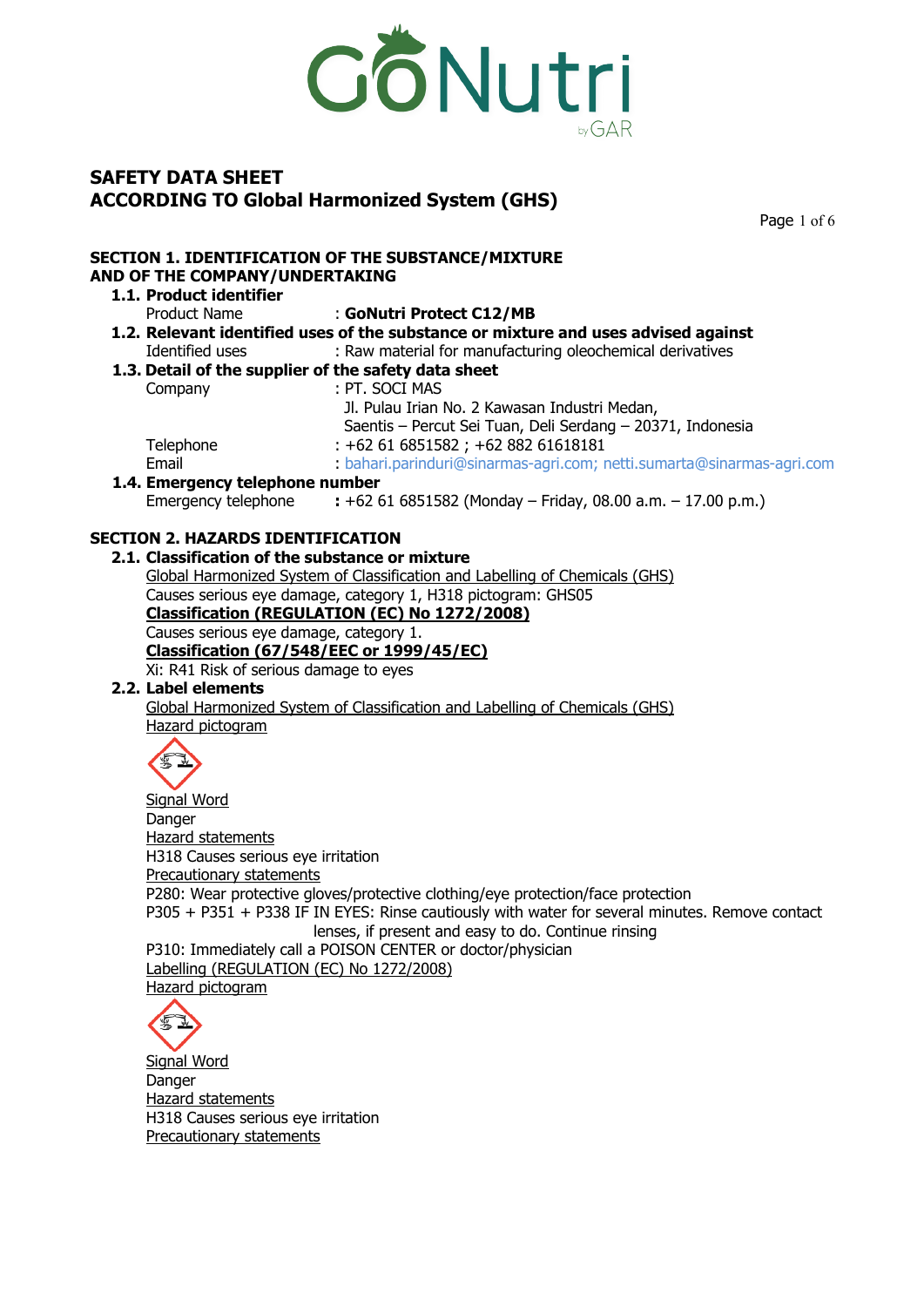

Page 2 of 6

P280: Wear protective gloves/protective clothing/eye protection/face protection P305 + P351 + P338 IF IN EYES: Rinse cautiously with water for several minutes. Remove contact lenses, if present and easy to do. Continue rinsing P310: Immediately call a POISON CENTER or doctor/physician Labelling (67/548/EEC or 1999/45/EC) Hazard symbol (s)  $\Xi$  $\frac{3}{2}$  C Corrosive R-phrases (s) R41 Risk of serious damage to eyes S-phrases (s) S26: In case of contact with eyes, rinse immediately with plenty of water and seek medical advice S39: Wear eye/face protection **SECTION 3. COMPOSITION/INFORMATION ON INGREDIENTS Chemical characterisation/description** : Fractionated Fatty Acid/Lauric Acid 99% **CAS-No.** : 143-07-7 **EC-No.** : 205-582-1 **Molar mass average**  $\qquad \qquad \qquad \qquad \qquad \qquad \qquad \pm 200.39 \text{ g/mol}$ **SECTION 4. FIRST-AID MEASURES 4.1. Description of first aid measure** If inhaled Move to fresh air. Take to a doctor if necessary. In case of skin contact Wash off with soap and plenty of water. Remove contaminated clothing. Take to a doctor if necessary. In case of eye contact Rinse out with plenty of water. Take to a doctor if necessary. If swallowed Make victim drink water. Do NOT induce vomiting. Consult a physician. **4.2. Most important symptoms and effects, both acute and delayed** No data available of any toxic symptoms. **4.3. Identification of immediate medical attention and special treatment needed** No data available.

#### **SECTION 5. FIRE FIGHTING MEASURES**

#### **5.1. Extinguishing media**

Suitable extinguishing media.

Use dry powder, foam, carbon dioxide.

**5.2. Special hazards arising from the substance or mixture**

Combustible, keep away from open flame, no smoking.

### **5.3. Advice for firefighters**

Use self-contained breathing equipment if in confined place.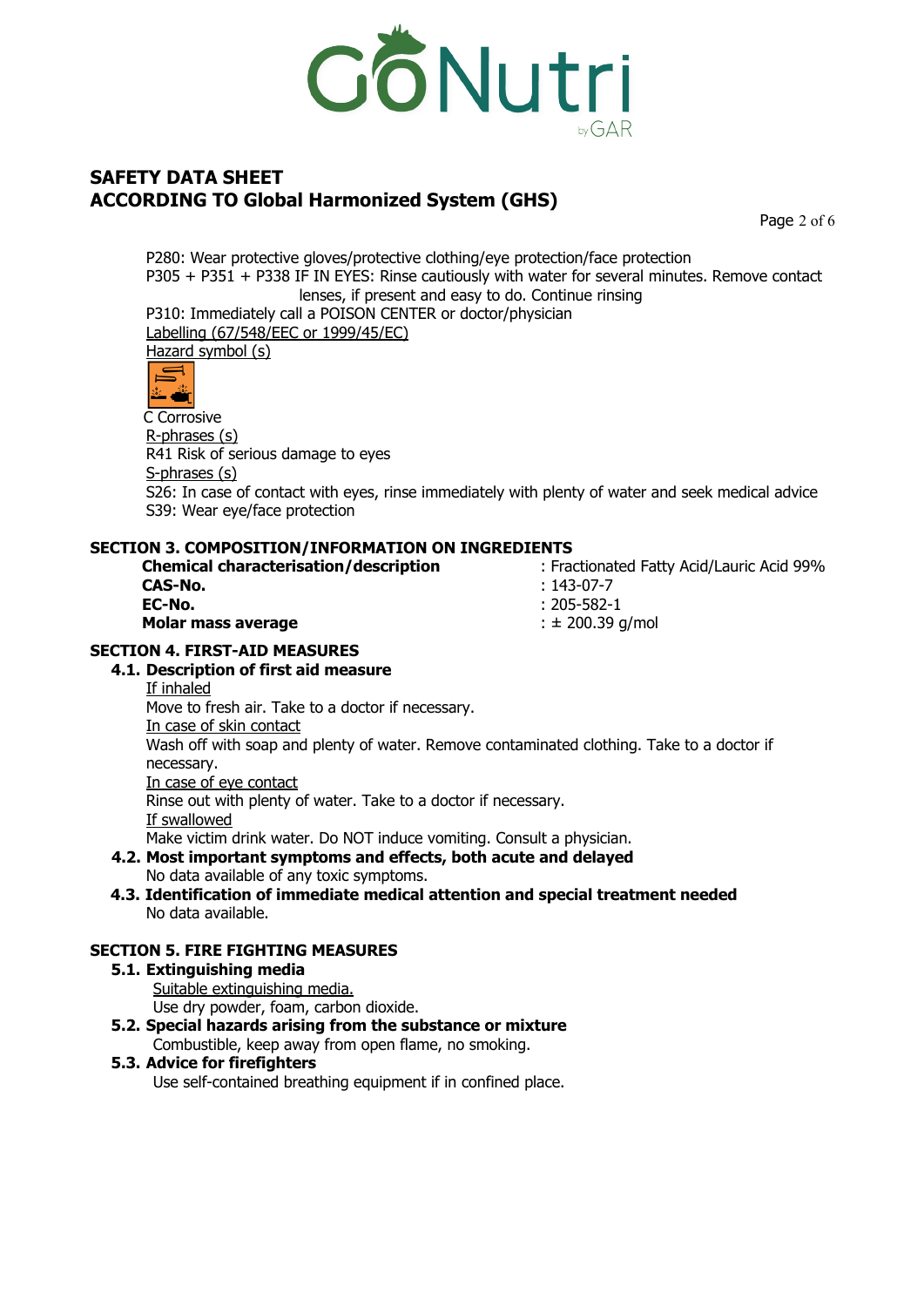

Page 3 of 6

# **SECTION 6. ACCIDENTAL RELEASE MEASURES**

**6.1. Personal precautions, protective equipment and emergency procedures** Use gloves, face shield.

## **6.2. Environmental precautions**

Do not allow to flow into drainage system.

### **6.3. Methods and material for containment and cleaning up**

Collect leakage in sealable containers, soak up with sand or other inert absorbent, and remove to safe place. Wash site with sodium bicarbonate solution or soda ash. Wipe clean. Can also allow spillage to solidify, then shovel into containers.

#### **6.4. Reference to other sections**

Indication for disposal see section 13.

### **SECTION 7. HANDLING AND STORAGE**

## **7.1. Precautions for safe handling**

Observe label precaution. Use gloves and wear goggles when handling.

### **7.2. Condition for safe storage, including any incompatibilities**

Keep in a cool and dry place, avoid extreme heat and cold. Avoid direct fire. Keep separate from oxidants. Store in clean, dry, preferably stainless steel vessels. In bulk, store at about 10 deg C above melting point or ambient. Temperature higher than Necessary degrades quality at rate dependent on time and temperature of exposure. Exposure to ultraviolet light and sunlight must be minimised to prevent quality loss.

#### **7.3. Specific and uses**

Apart from the uses mentioned in section 1.2 and no data available for specific uses.

### **SECTION 8. EXPOSURE CONTROLS/PERSONAL PROTECTION**

### **8.1. Control parameters**

None.

#### **8.2. Exposure controls**

Engineering measures No special measures required. See section 7.1. Individual protection measures Hand protection: Suitable protective gloves Eye protection: Protective goggles Body protection: Suitable protective clothing

#### **8.3. Environmental exposure controls**

Do not empty into drains.

## **SECTION 9. PHYSICAL AND CHEMICAL PROPERTIES**

#### **9.1. Information on basic physical and chemical properties**

| Appearance                              | : White/pale yellow solid     |  |
|-----------------------------------------|-------------------------------|--|
| Odour                                   | : Faint coconut odour         |  |
| Odour threshold                         | : No data available           |  |
| pH                                      | : No data available           |  |
| Melting point/freezing point            | : 43-44°C                     |  |
| Initial boiling point and boiling range | : >298 °C @ 760mm Hq          |  |
| Flash point                             | : $>160^{\circ}$ C (open cup) |  |
| Evaporation rate                        | : No data available           |  |
|                                         |                               |  |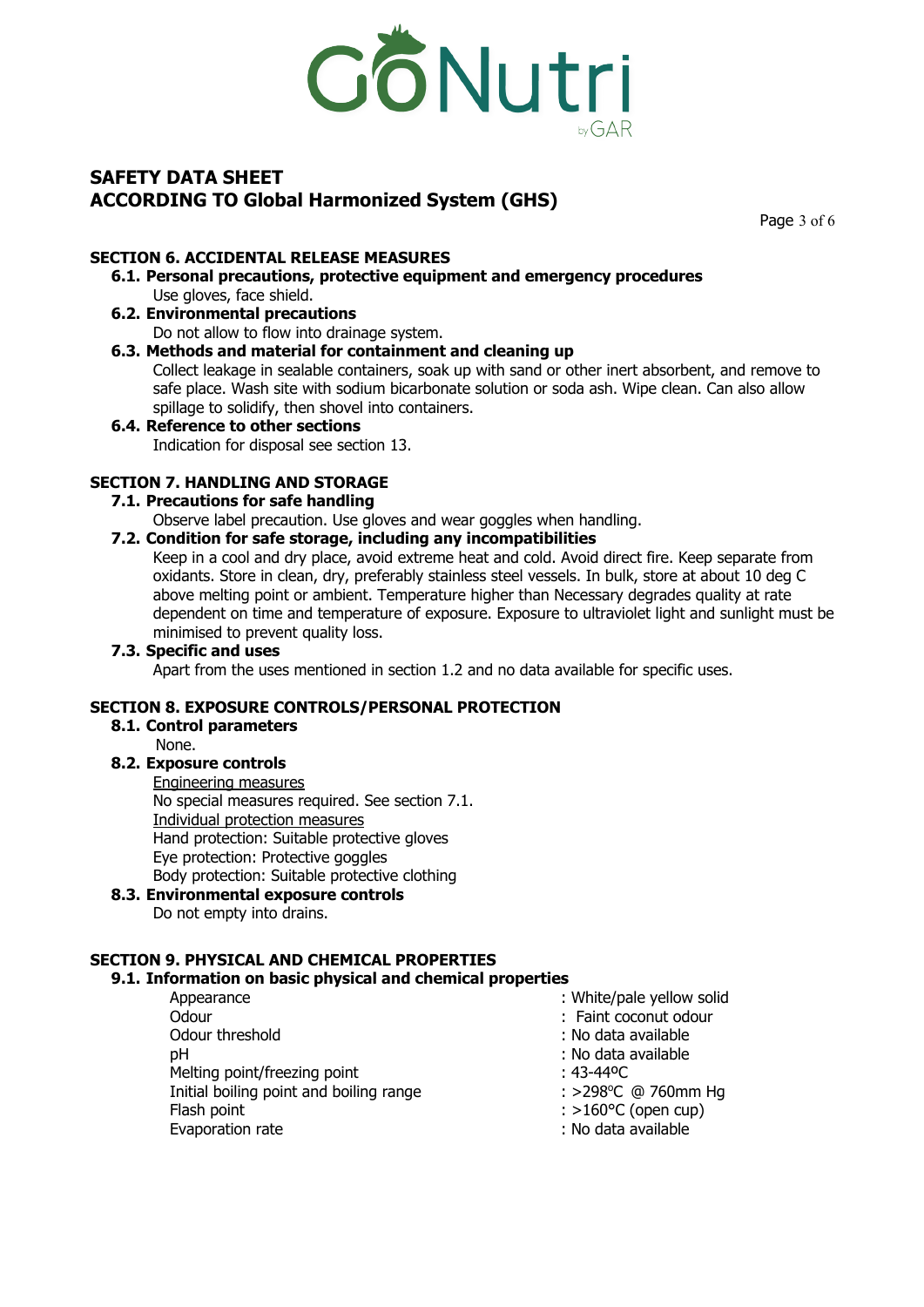

Page 4 of 6

Flammability (solid, gas) : Not applicable Upper/lower flammability or explosive limits : Not explosive Vapour pressure  $\therefore$  >= 0.00141 mm Hg @ 25<sup>o</sup>C Vapour density : No data available Relative density

Partition coefficient: n-octanol/water : iog Pow = 5.05 Auto-ignition temperature  $\cdot$  >250°C Decomposition temperature **EXACCO EXACCO EXACCO EXACCO EXACCO EXACCO EXACCO EXACCO EXACCO EXACCO EXACCO EXACCO** Viscosity : ca. 7mPa s (dynamic) at 52ºC Density (75°C)

#### **9.2. Other information**

No data available.

## **SECTION 10. STABILITY AND REACTIVITY**

- **10.1. Reactivity** None known.
- **10.2. Chemical stability** None known.
- **10.3. Possibility of hazardous reaction** None known.
- **10.4. Condition to avoid** Extreme hot, cold, and direct fire.
- **10.5. Incompatible materials** Oksidant.
- **10.6. Hazardous decomposition products** None known.

# **SECTION 11. TOXICOLOGICAL INFORMATION**

### **11.1. Information on toxicological effects**

Acute toxicity Oral (rat): LD50>5000 mg/kg body weight Skin corrosion/irritation No skin corrosion/irritation. Serious eye damage/irritation Causes serious eye damage/irritation. Respiratory or sensitisation Non-sensitising. Germ cell mutagenicity Not mutagenic (Ames test). **Carcinogenicity** Not available. Reproductive toxicity Not available. STOT-single exposure Not available.

- 
- 
- 
- 
- $: 1.025$  @ 20<sup>o</sup>C
- Solubility **Solubility Solubility** in water @ 20°C  *pada air* @ 20ºC
	-
	-
	-
	-
	- $: 0.85$ g/ml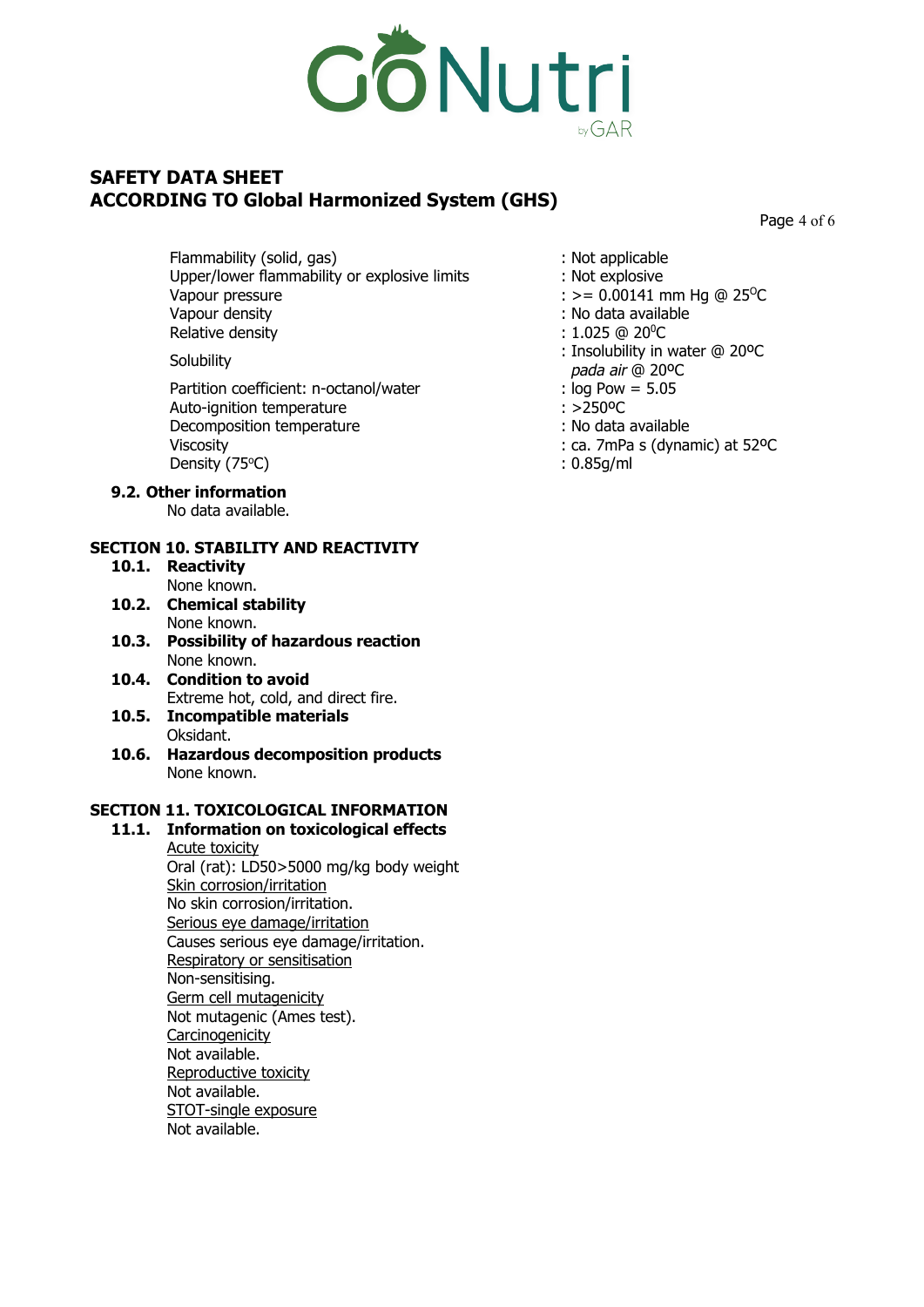

Page 5 of 6

STOT-repeated exposure Not available. Aspiration hazard Not available.

**11.2. Other information** No data available.

# **SECTION 12. ECOLOGICAL INFORMATION**

## **12.1. Toxicity**

- Acute fish toxicity: LC 50>100 mg product/l Acute bacteria toxicity: EC 50>100 mg product/l
- **12.2. Persistence and degradability** Readily biodegradable.
- **12.3. Bioaccumulative potential** Log pow  $= 4.20$  (Toxnet)
- **12.4. Mobility in soil**  Not available.
- **12.5. Result of PBT and vPvB assessment** No data available.
- **12.6. Other adverse effects** Not available.

## **SECTION 13. DISPOSAL CONSIDERATION**

**13.1. Waste treatment method** Disposed of in compliance with the respective national regulation.

### **SECTION 14. TRANSPORT INFORMATION**

|       | 14.1. UN number                    |                           |                                                                                |  |  |
|-------|------------------------------------|---------------------------|--------------------------------------------------------------------------------|--|--|
|       | ADR/RID: None                      | IMDG: None                | <b>IATA: None</b>                                                              |  |  |
|       | 14.2. UN proper shipping name      |                           |                                                                                |  |  |
|       | ADR/RID: None                      | <b>IMDG: None</b>         | <b>IATA: None</b>                                                              |  |  |
|       | 14.3. Transport hazard class (es)  |                           |                                                                                |  |  |
|       | ADR/RID: None                      | <b>IMDG: None</b>         | <b>IATA: None</b>                                                              |  |  |
|       | 14.4. Packing group                |                           |                                                                                |  |  |
|       | ADR/RID: None                      | <b>IMDG: None</b>         | <b>IATA: None</b>                                                              |  |  |
|       | 14.5. Environmental hazard         |                           |                                                                                |  |  |
|       | ADR/RID: No                        | IMDG marine pollutant: No | IATA: No                                                                       |  |  |
| 14.6. | <b>Special precaution for user</b> |                           |                                                                                |  |  |
|       | No data available.                 |                           |                                                                                |  |  |
|       |                                    |                           | 14.7. Transport in bulk according to Annex II of MARPOL 73/78 and the IBC Code |  |  |
|       | None.                              |                           |                                                                                |  |  |